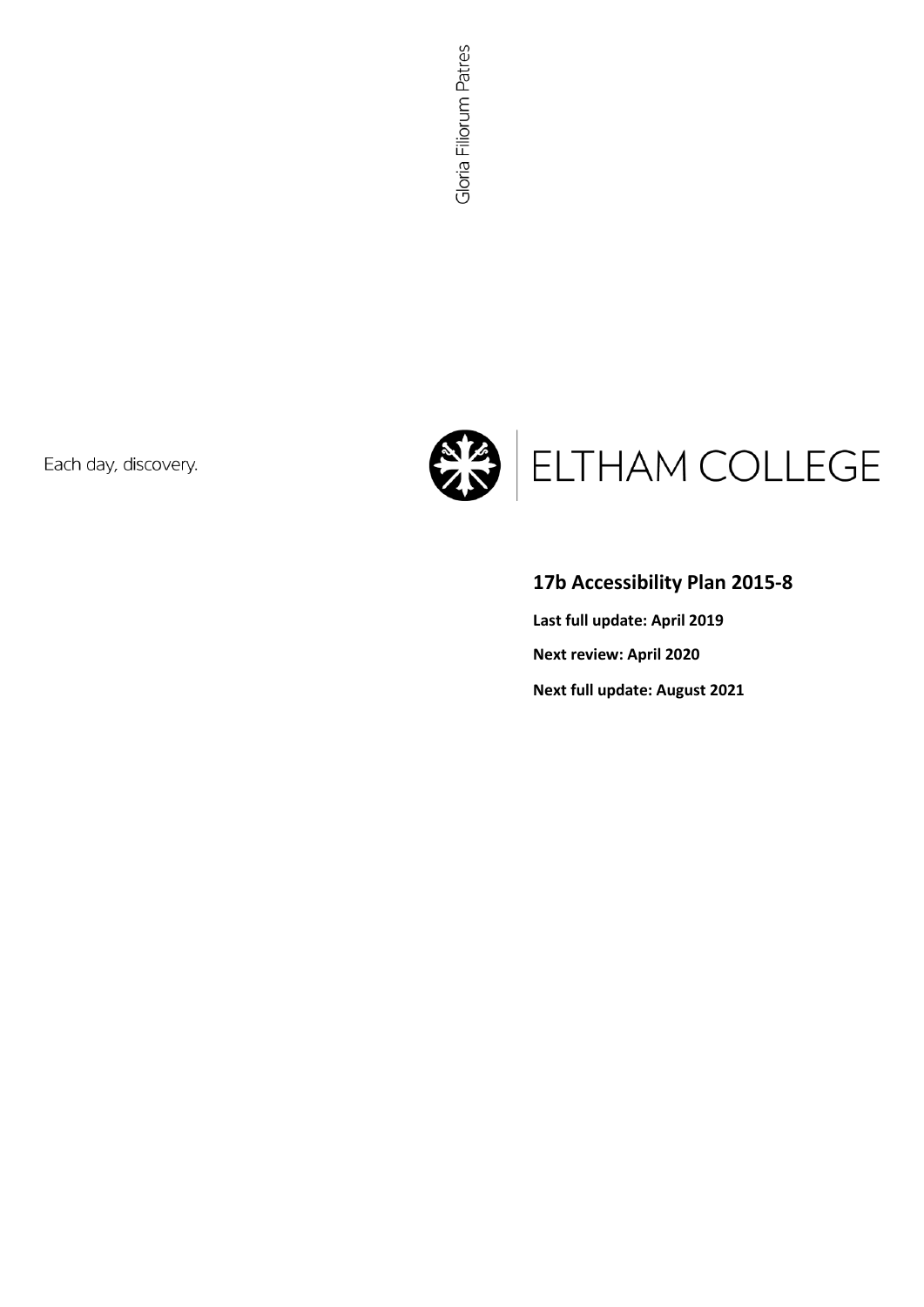

## **Version Control Information**

| <b>Reason for Amendment</b>                                                | <b>Name</b>   | <b>Date</b>    | <b>Main Changes</b>                                                                               |
|----------------------------------------------------------------------------|---------------|----------------|---------------------------------------------------------------------------------------------------|
| Fully updated in line with<br>most recent guidance and<br>College context. | <b>Bursar</b> | April 2016     | New version - replaces 2013<br>document for the 2015-8 period                                     |
| <b>Annual Review</b>                                                       | <b>Bursar</b> | August<br>2016 | Re-formatted                                                                                      |
| <b>Annual Review</b>                                                       | <b>Bursar</b> | August<br>2017 | Annual update to include<br>information on temporary<br>accommodation and new building<br>project |
|                                                                            | <b>Bursar</b> | Feb 2018       | Updating to strengthen conditional<br>language                                                    |
| Full update $-$ new three year<br>period                                   | <b>Bursar</b> | April 2019     | Updates to site areas as required;<br>refreshed action plan                                       |
|                                                                            |               |                |                                                                                                   |
|                                                                            |               |                |                                                                                                   |
|                                                                            |               |                |                                                                                                   |

#### **Other Related Documents**

- Health and Safety Policy Statement, Responsibilities and Structure;
- Health and Safety Guidance;
- Crutches protocol (held by school nurse);
- Learning Support Policy;
- Equal Opportunities Policy (Workers);
- Equal Opportunities Policy (Students);
- Recruitment Policy and Procedure.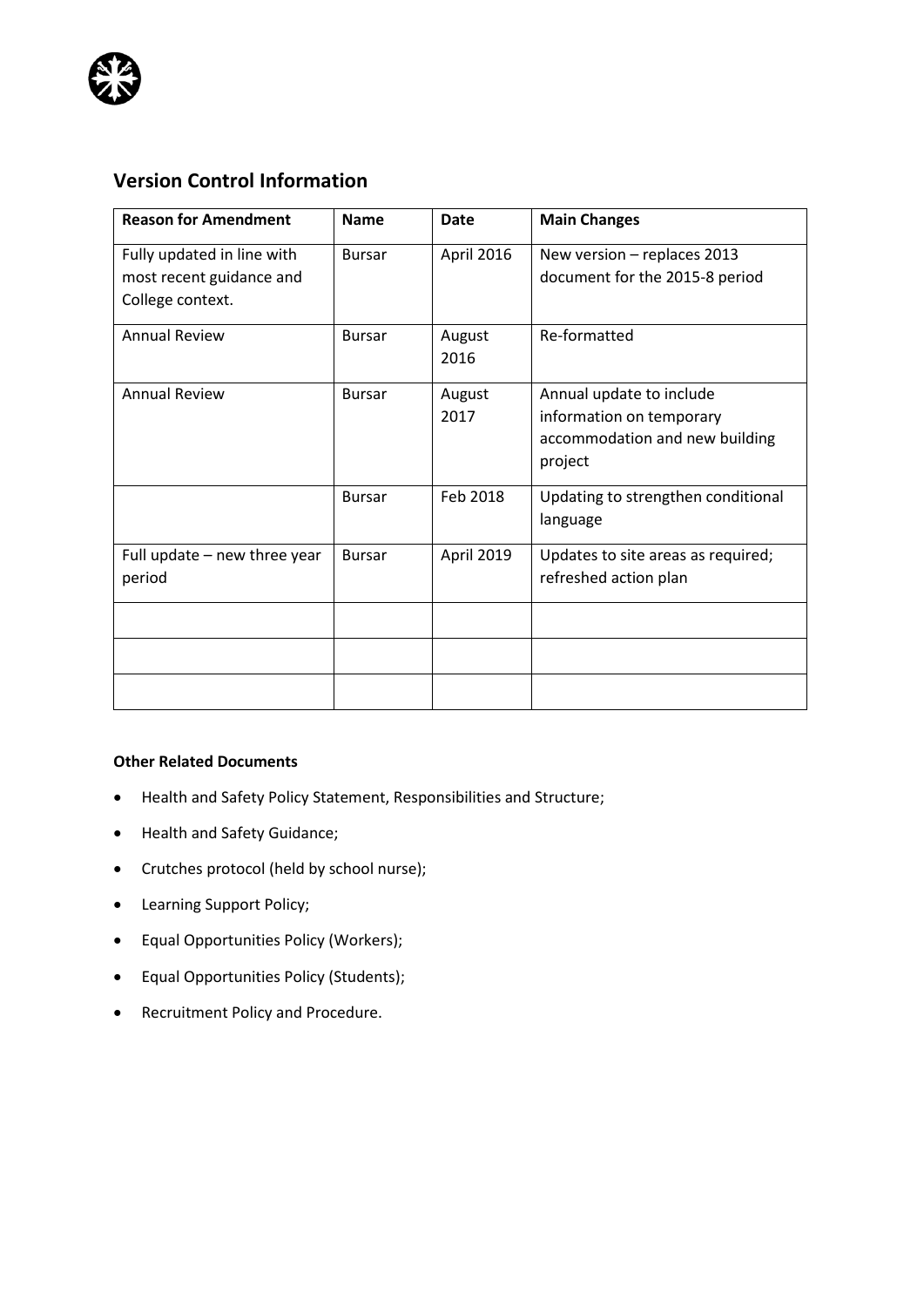

## **1 Ethos and Aims of Eltham College**

Eltham College aims to offer the highest quality of teaching and learning and support to all students in the pursuit of academic and personal excellence. We have high expectations of all of our students and we strive to ensure that each and every student can take part in the whole school curriculum. We value the diversity of our school community and appreciate the contribution that students with special educational needs (SEND) and/or disabilities can bring to school life.

We have an admissions policy and criteria (available to view on our website) which seeks to remove barriers to entry to our school for students with special needs and/or disabilities. We strive to be a fully inclusive and welcoming school.

We provide written information to students with disabilities in ways that are user-friendly and fully support the students in their learning experience. The Head of Learning Support is responsible for ensuring that needs are assessed on an annual basis and bringing these to the attention of the Bursar where there are opportunities to provide additional support by giving alternative methods of communication.

Our staff regularly review their teaching strategies to ensure that any potential barriers to learning and participation by disabled students are removed. We support our teaching and non-teaching staff with a programme of in-depth training designed to raise their awareness of disabilities and to enable them to minimise any potential difficulties for students. We promote the importance of using language that does not offend amongst both our staff and our students and ensure that, wherever possible, positive examples of disability are portrayed in teaching materials.

We regularly review and take steps to improve the physical environment of the school in order to increase the extent to which disabled students are able to take advantage of education and associated services offered by the school.

### **2 Provision within the School's Buildings for Students with Disabilities**

Eltham College estate is situated in approximately 70 acres of land and consists of a number of standalone and linked buildings. Each building is at a different stage of being fully accessible due to its age, location, design and number of floors. Some have heritage status and this has implications for accessibility refurbishment works.

#### **JUNIOR SCHOOL**

Description: One building (and separate pavilion for games) consisting of a converted 18th century mansion, 1960's extension, 2004 new build and refurbishment throughout; further refurbishments ongoing.

#### **General**

- A hearing induction loop is installed in all classrooms (except one temporary Year 3 classroom);
- A disabled toilet complying with the Equality Act 2010 is located on the ground floor near the boys' toilets);
- Lighting in work areas exceeds the recommended lux levels for classrooms;
- Fire alarm sounders operate in every classroom and corridor; and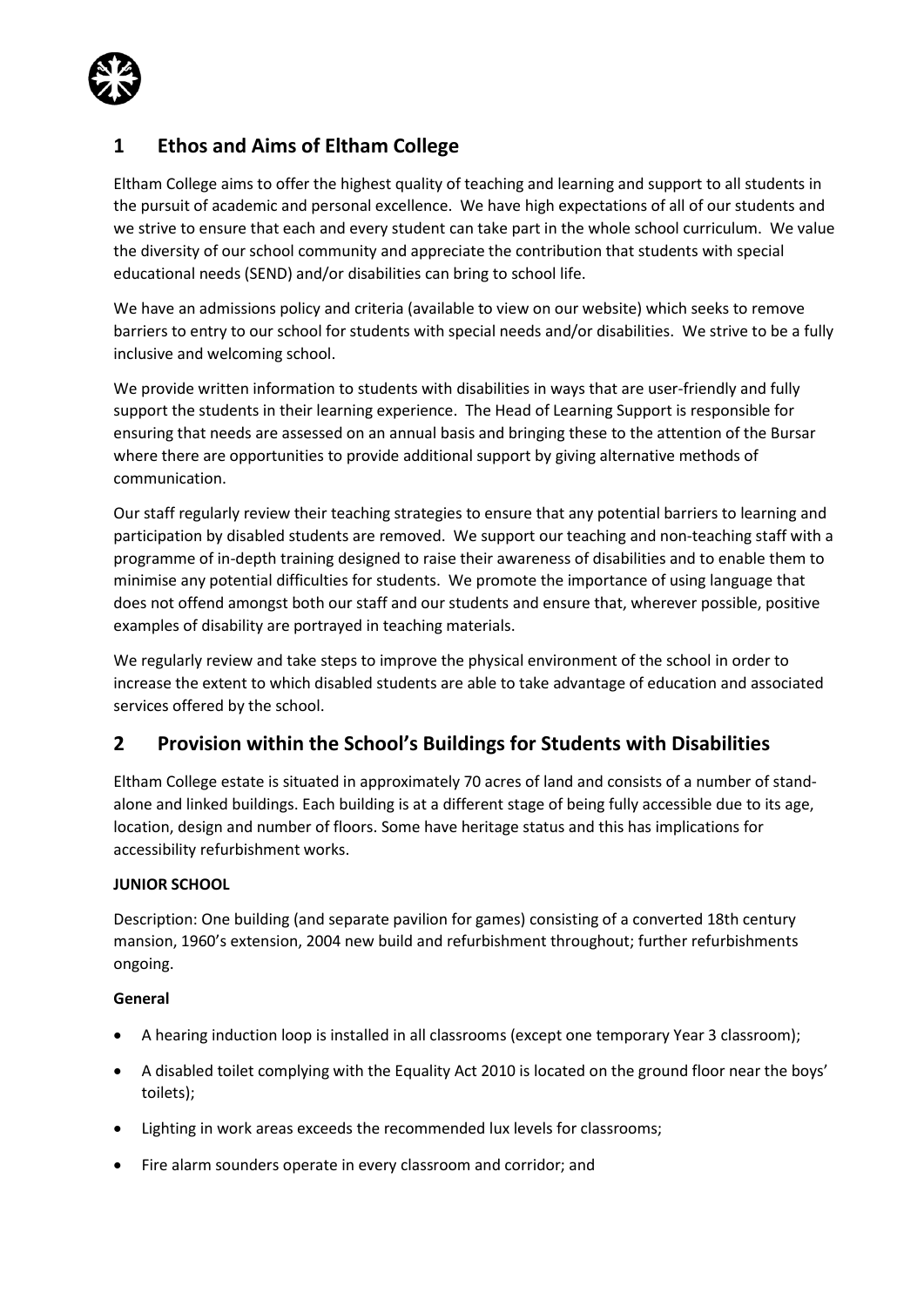

 Assistance from school staff is always available, with additional support from Senior School staff if required.

#### **Car parking**

On site car parking is for staff only but special consideration is made for the disabled.

#### **Entrance and exit**

- Entrance to school is by a clearly marked disabled entrance controlled by intercom and by key code and proximity key fob; and
- Exit can also be from playground doors, two hall fire exits, Science room fire exit and staff entrance/exit.

#### **Travel around building**

- All areas of the school are accessible to wheelchair and physically disabled persons without negotiating any steps. This is by means of a passenger lift to all floors and a stair lift on small flight of stairs;
- Access to the Music practice rooms is via a staff entrance;
- Steps have been painted a 90% contrasting colour at vulnerable points (e.g. top step and base step) to aid visually impaired students; and
- The separate pavilion is on one level with a small threshold step at the entrance.

**Note**: The Junior School also use key Senior School facilities such as the dining room, theatre and sports centre – see below.

#### **SENIOR SCHOOL**

Description: Converted mansion of 18th Century much reworked, linked to new (2019) building comprising 23 classrooms and sixth form centre; 1940s Science Block; 1996 Sports Centre; 2005 converted boarding house into music school, and various other satellite buildings including Anthony Barnard Theatre; Gerald Moore Gallery (2012); New (2019) standalone Medical and Well-being Centre; separate sports pavilions at London Marathon Ground and College Meadow .

#### **Parking**

- Two car parks on site, one with two disabled bays marked;
- Visitor parking near main entrance;
- Pick up and drop off area outside main entrance.

#### **General**

- Continuous programme of improving lighting internally and externally;
- Digital locks on all entrance doors are not wheelchair friendly height this is an interim measure to protect the current students from intruders. A programme to roll out Access Control technology using RFID cards has commenced with the 2019 new buildings, and readers have been set at an appropriate height; Longer term solutions such as supervised, gated access to whole site are due for implementation within the timeframe of this plan;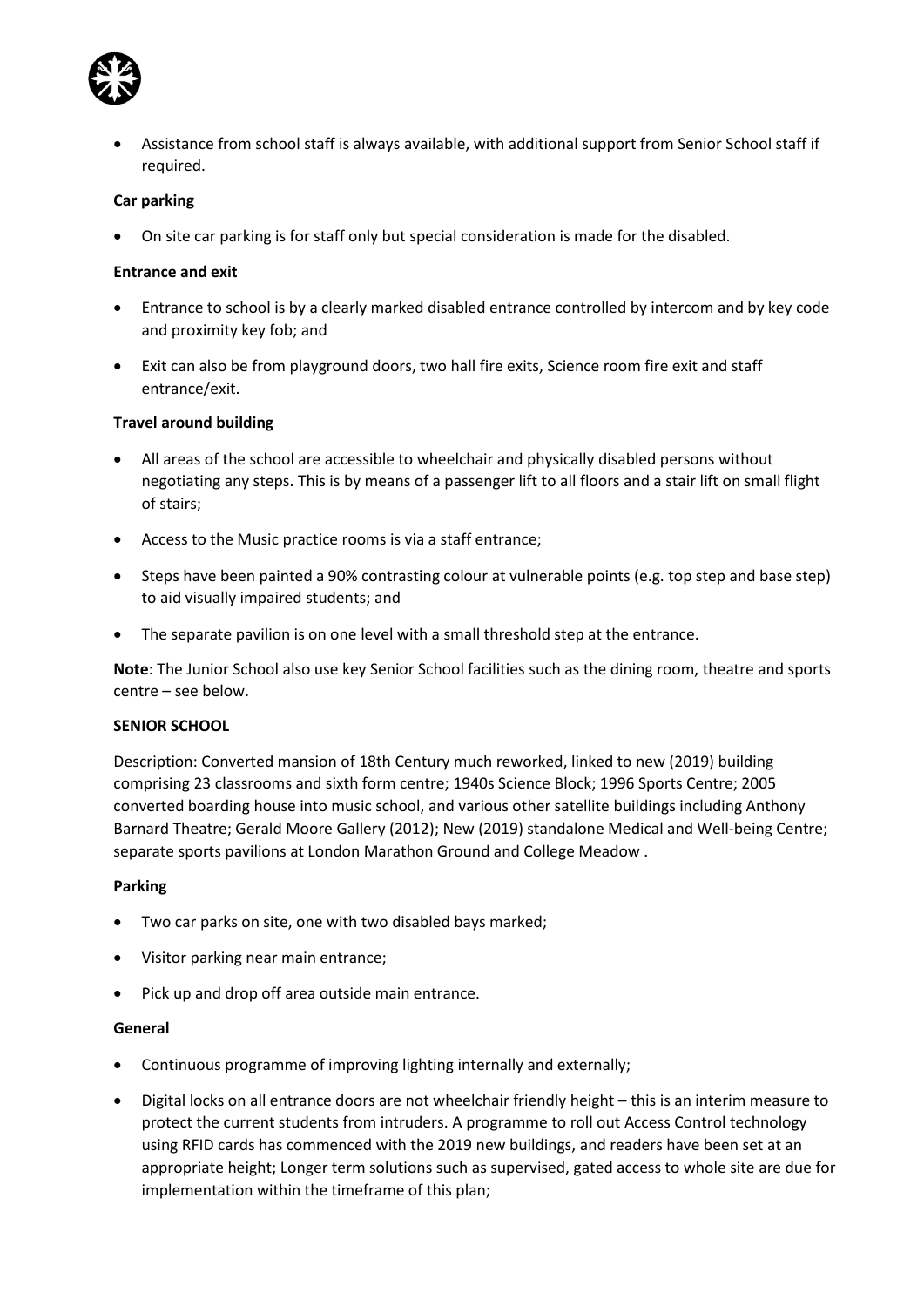

- Movable ramps are available for wheelchair access to areas involving steps;
- Vibrating wireless 'bleeper' device linked to the fire alarm is available to hearing impaired students but no other facility is available;
- PEEPs are prepared for students or staff with known mobility issues (including temporary challenges e.g. crutches)
- Assistance from school staff and prefects is always available.

#### **Main Building**

- Entrance and reception not easily accessible due to four steps, no handrails, threshold step into reception. However, this is not for student access;
- Handrails fitted to steps leading to/from Room 3 entrance;
- Light walls and contrasting doors throughout building;
- No wheelchair access to first floor main building areas (special consideration given in timetabling to ensure lessons accessible);
- Floor surfaces are wood floorboards, carpet or vinyl;
- Seating is generally armless chairs in classrooms.

#### **Turberville Building**

- All entrances with level access; with ramped slope to field side
- Disabled and ambulant accessible toilet facilities available on ground and first floor
- Wide corridors throughout
- Floor surfaces smooth (carpet, vinyl or tiles) throughout
- Link door to first floor of north side of Quad opens up new area
- Platform lift provides access to all floors

#### **Foxbury Medical and Well-being Centre**

- Entrance has level access
- Disabled toilet available
- Single storey building

#### **Dining Hall**

Level access entry to the dining hall.

#### **Science Block**

- Middle door access without steps, DT block disabled access ramp. However no access to first floor classrooms for wheelchair users (special consideration given in timetabling to ensure lessons accessible);
- Handrails fitted to entrance steps at Chapel end.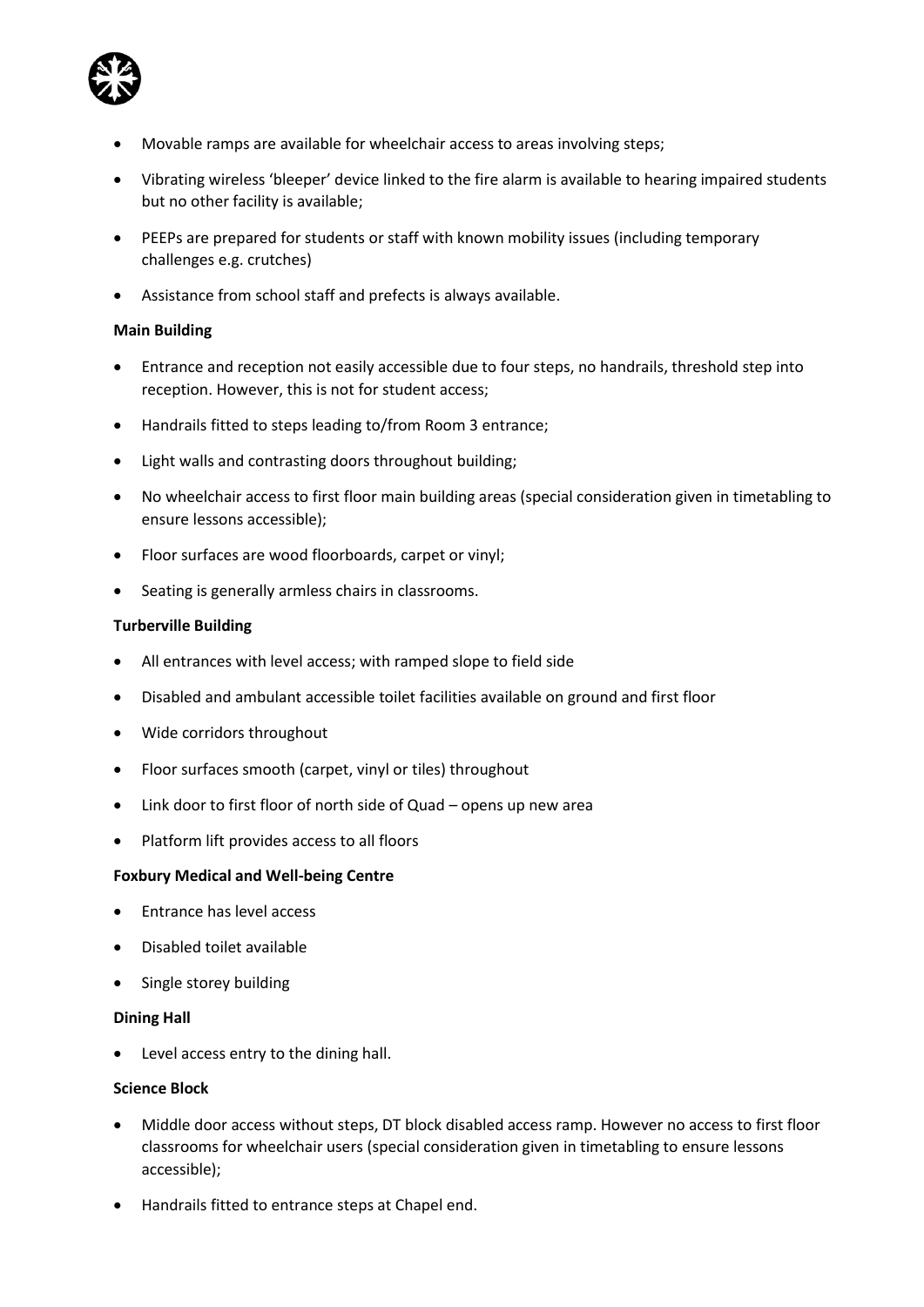

#### **Theatre**

- All areas on one level (except gantry and costume store which are for staff and drama technicians only);
- Double doors for access to building;
- Disabled toilet near students' toilets.

#### **Sports Centre**

- Wheelchair access to all areas except fitness suite and hall viewing balcony;
- Disabled toilet near staff toilets;
- Level access to swimming pool by fire exit and pool hoist available.

#### **North Wing Buildings**

Disabled access to upper floor now available from Turberville building (see above)

#### **Music School**

 Wheelchair access to ground floor classrooms and practice rooms, no specialist rooms above ground floor.

#### **Chapel**

Movable ramps available for wheelchair access.

#### **Gerald Moore Gallery**

 New building, opened in 2012, fully compliant with Equality Act regulations and guidelines; passenger lift to first floor, colour contrasting stair treads and sockets, disabled toilet.

#### **Marathon Ground**

 New single storey changing pavilion, built in 2012, with full disabled access, fully compliant with Equality Act regulations and guidelines; disabled toilet.

#### **College Meadow**

 Partly new and partly refurbished single storey changing pavilion with bar, hall and kitchen completed in 2012. Disabled ramp and disabled toilets to comply with Equality Act.

### **3 Context**

At any time, we recognise that we may have students on the roll who have a variety of additional needs e.g. SEND, medical conditions, English as an additional language or Looked After Children. All our students are fully integrated into school life and participate in the whole curriculum including cocurricular activities.

The Head of Learning Support is responsible for identifying the particular provisions required to optimise access to the full curriculum. We also take into account any preferences expressed by students or their parents/guardians. These may include adjustments to learning materials, provision of tablets or laptops, and other specific aids to support students with specific needs.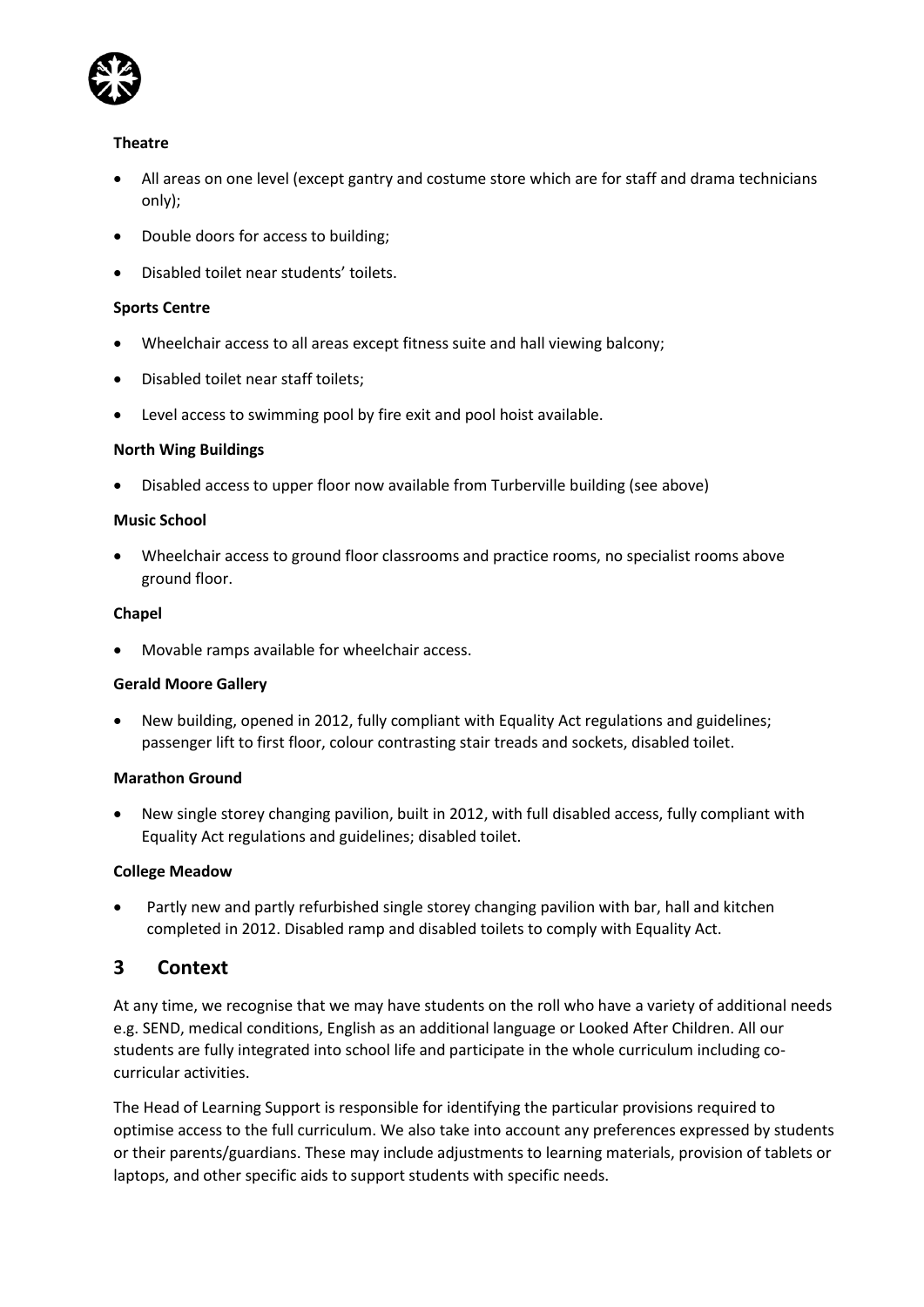

Where students experience temporary mobility challenges, such as the prescription of crutches following a leg injury, the school nurse leads on the assessment and co-ordination of provision. Temporary solutions to support students include change to registration locations to minimise unnecessary journeys, adjustments to timetabling, and support from peers and staff to assist with dayto-day mobility.

We take a fully inclusive approach to our staff recruitment and aim to appoint the best person based on their skill set and qualifications and regardless of any disability he/she might have. We actively implement the school's equal opportunities policy for staff in the day-to-day management of Eltham College. We have a number of staff with medical disabilities which include (but are not limited to) mobility difficulties, and all staff are provided with the necessary support for their roles. We regularly review our staff's needs to ensure these are being met.

At present, we are not aware of any governors on our governing body with medical disabilities. We are very happy to make adjustments to ensure that individuals can travel to and from meetings and have access to all the necessary information and equipment to enable them to fully and actively undertake their role, should this be required.

Parents are encouraged to make us aware of any mobility challenges they may be experiencing and we take this into consideration in planning the layout for Parents' Evenings and meetings to ensure they can participate fully.

Accessibility provision is the responsibility of the Bursar with the assistance of the HR Manager, Head of Facilities, School Nurse, Deputy Heads and Head of Learning Support together with any co-opted additional members whose expertise in any field would be of assistance.

We have reviewed our provision for students with special educational needs and/or disabilities. The results of the review have informed our school accessibility plan for 2018-21 which is a written action plan with targets. The plan and targets are available to all teaching and support staff, students and parents.

We regularly monitor the success of the plan and it is also reviewed annually by the Governing Body.

### **4 Action plan 2018-21**

The following have been carefully considered and are regularly monitored:

- Admissions;
- Attainment;
- Attendance;
- Exclusions;
- Education;
- Co-curricular activities;
- Governing body representation;
- Physical school environment including future projects;
- Selection and recruitment of staff;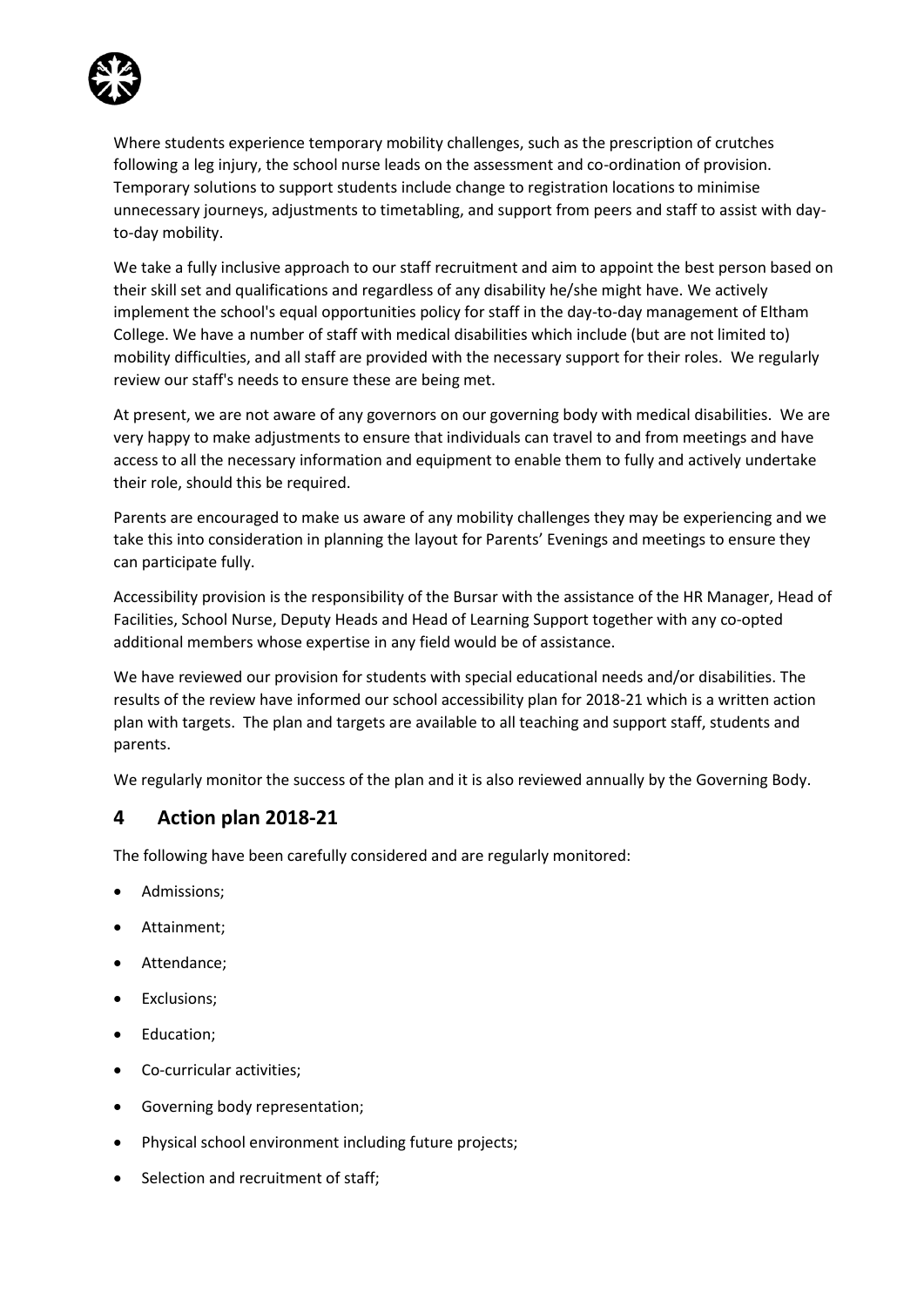

- Sporting education and activities;
- Staff training; and
- Welfare.

The results of the continuous monitoring of the above has informed the action plan below which relates to the ISI Regulatory Standards on special educational needs and disability.

| <b>ISI Regulatory</b><br><b>Standard</b> | <b>Description</b>                                                                                                                                                                                                                          |
|------------------------------------------|---------------------------------------------------------------------------------------------------------------------------------------------------------------------------------------------------------------------------------------------|
| Schedule 10.3.<br>(2)(a)                 | Increasing the extent to which disabled students can participate in the school's<br>curriculum;                                                                                                                                             |
| 3.2(b)                                   | Improving the physical environment of the school for the purposes of increasing the<br>extent to which disabled students are able to take advantage of education and<br>benefits, facilities or services provided or offered by the school. |
| 3.2(c)                                   | Improving the delivery to disabled students of information which is readily<br>accessible to students who are not disabled.                                                                                                                 |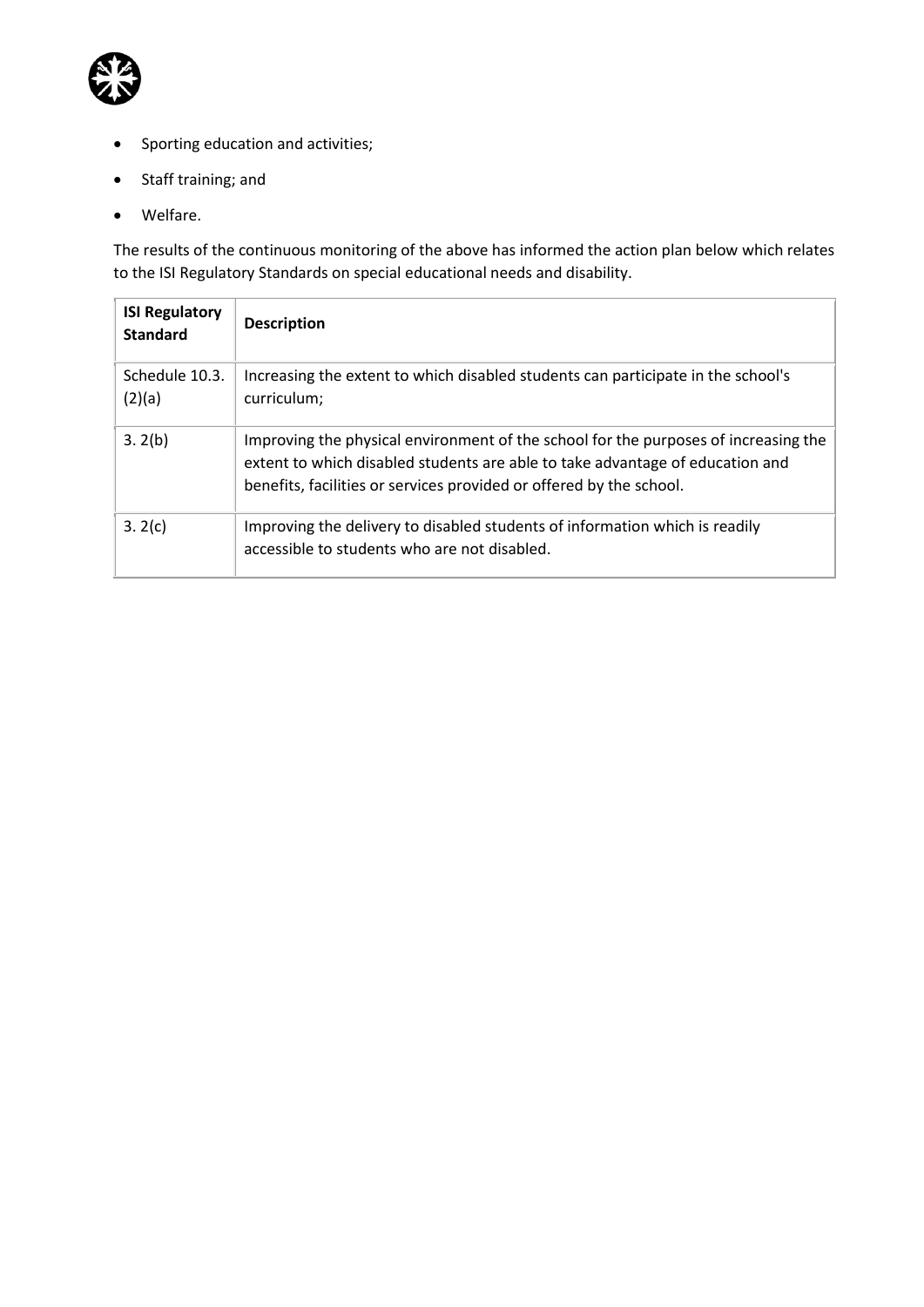# **Accessibility plan (updated April 2019)**

| <b>Target Completion</b><br>Date (short/medium<br>or long-term) | <b>Target</b>                                                                                           | Lead                      | <b>Resources required</b>                                                | Next step (by April 2020)                                                                                      |
|-----------------------------------------------------------------|---------------------------------------------------------------------------------------------------------|---------------------------|--------------------------------------------------------------------------|----------------------------------------------------------------------------------------------------------------|
| <b>SENIOR SCHOOL</b>                                            |                                                                                                         |                           |                                                                          |                                                                                                                |
| Short Term (this<br>year)                                       | Rolling decorating programme to<br>include lighting improvements where<br>required                      | Head of Facilities        | Annual facilities budget                                                 | Refurbished classrooms $-3$ , 4, 5, 6<br>and 7; Communal areas in Music<br>Department<br>North Wing classrooms |
|                                                                 | Programme of improving external<br>lighting                                                             | <b>Head of Facilities</b> | Within project budget; Annual<br>facilities budget                       | External lighting to Turberville building<br>pathways; Car park at the front of the<br>Senior School           |
|                                                                 | Replace door entry keypads with<br>proximity readers set at appropriate<br>height                       | <b>Bursar</b>             | Phased project. Initial funding<br>allocated for phases 1 and 2          | Proximity readers to new building as<br>Phase 1; readers to next 10 doors in<br>Phase 2                        |
| <b>Medium Term</b><br>(within 3 years)                          | Complete programme to replace<br>door entry keypads with proximity<br>readers set at appropriate height | <b>Bursar</b>             | Phased project. Funds to be<br>allocated annually                        | Aim for completion within 3 years                                                                              |
|                                                                 | All single step areas to be ramped                                                                      | Head of facilities        | Annual facilities budget                                                 | Keep location of ramps under review                                                                            |
|                                                                 | All stair treads to be contrasting<br>coloured                                                          | Head of facilities        | Annual facilities budget                                                 | Junior School, Music school                                                                                    |
| Long Term (beyond 3<br>years)                                   | Disabled toilets to be included in<br>future redevelopments                                             | <b>Bursar</b>             | Keep in mind when budget<br>available to address Science<br><b>Block</b> | Ongoing                                                                                                        |
|                                                                 | All future new builds to comply with<br>Accessibility requirements                                      | <b>Bursar</b>             | Include within project budgets                                           | Ongoing                                                                                                        |